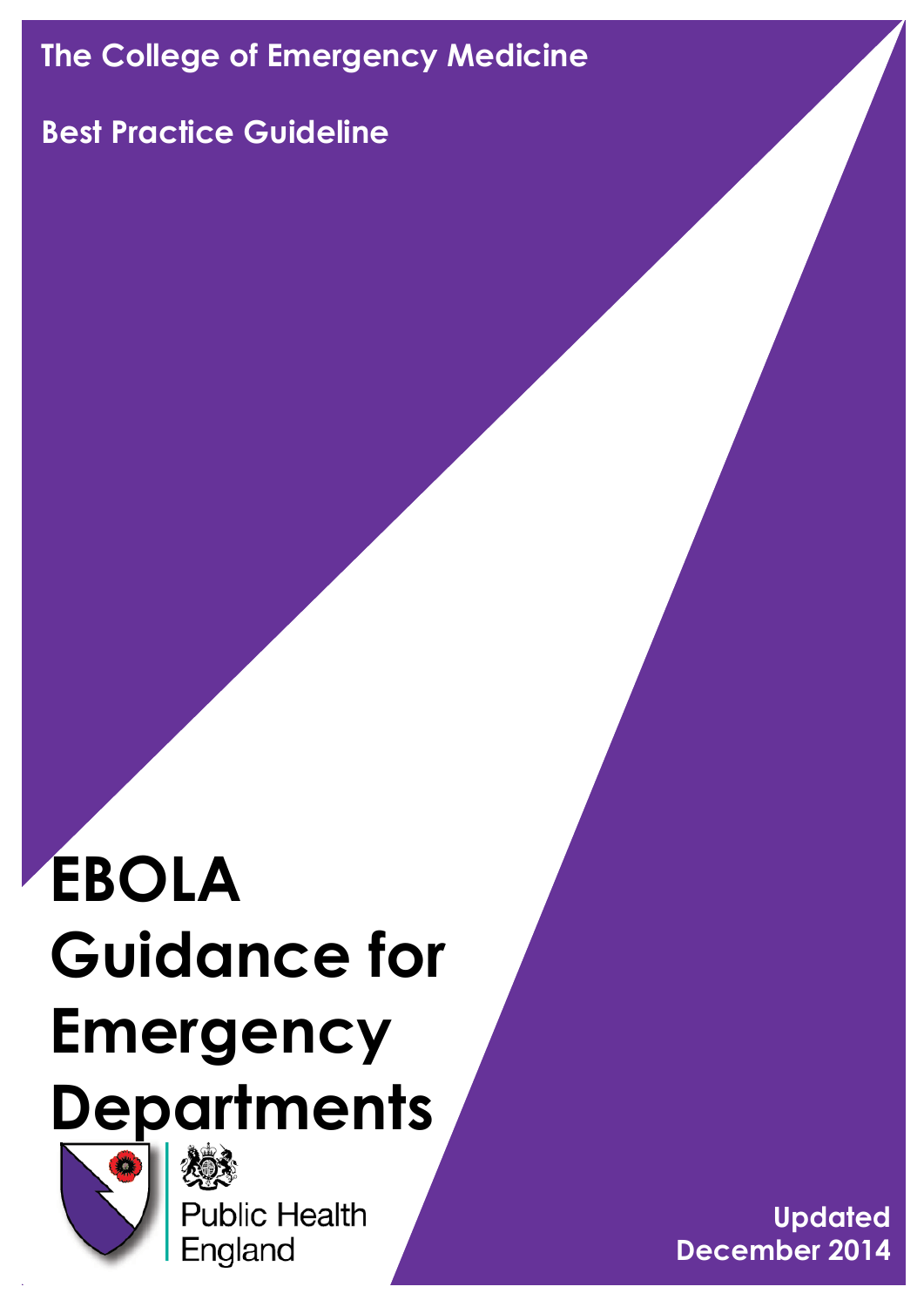The College of Emergency Medicine, in collaboration with Public Health England, has prepared this brief guidance to assist all staff working in Emergency Departments in the UK and Ireland.

The guidance collates current national and international advice, but it is not comprehensive in scope. Rather it is intended to provide a useful overview and practical support to the specific issues of dealing with potential Ebola cases in an Emergency Department (ED). This guidance will be updated periodically.

#### **Introduction**

The Ebola virus is contagious and has a high mortality. Although the probability of any department or clinician encountering a case is currently very low, there can be no cause for complacency and sensible, pragmatic planning must underpin the response of every hospital.

In particular, it should be noted that a patient with the Ebola infection may arrive in an overcrowded ED with hundreds of patients, relatives and staff in a closely confined area; immediate assessment may not occur but exposure to others within the ED will occur. The impact of this on staff, other patients, relatives and the wider community needs to be recognised and planned for.

As with many infectious diseases, ED staff are at special risk of being infected by a patient. Special measures, which may at times be disproportionate, should be considered. Different processes will be required to manage ED flows after the first positive case within a community.

## **Hospitals must be prepared**

The following checklist, produced by the Centres for Disease Control and Prevention (CDC), is a simple process to ascertain whether key actions have been taken:

#### <http://www.cdc.gov/vhf/ebola/pdf/hospital-checklist-ebola-preparedness.pdf>

The possibility of Ebola must be excluded in all patients attending the ED at their point of first contact, which may be someone in a pre-hospital service (Primary Care, 111 or ambulance service) streaming role, triage or reception (depending on local service configurations). Staff at this initial contact must adopt a 'talk but don't touch' approach. Effective communication from outside agencies must be in place, with clear instruction given relating to the route of entry to secondary care (which may not be via the ED).

Staff should be aware that details of the specialist guidance on the management (including infection control) of patients with viral haemorrhagic fever including Ebola has been produced by the Advisory Committee on Dangerous Pathogens (ACDP). The guidance and algorithm for the management of a suspected patient are available at:

#### [https://www.gov.uk/government/publications/viral-haemorrhagic-fever-algorithm-and-guidance](https://www.gov.uk/government/publications/viral-haemorrhagic-fever-algorithm-and-guidance-on-management-of-patients)[on-management-of-patients](https://www.gov.uk/government/publications/viral-haemorrhagic-fever-algorithm-and-guidance-on-management-of-patients)

As part of the preparation, Emergency Departments should have available nine packs of appropriate PPE made up, in sizes appropriate to the profile of staff working in the department, outside the designated room. Also emergency departments should ensure there is adequate stock of appropriate PPE available in the department to allow for a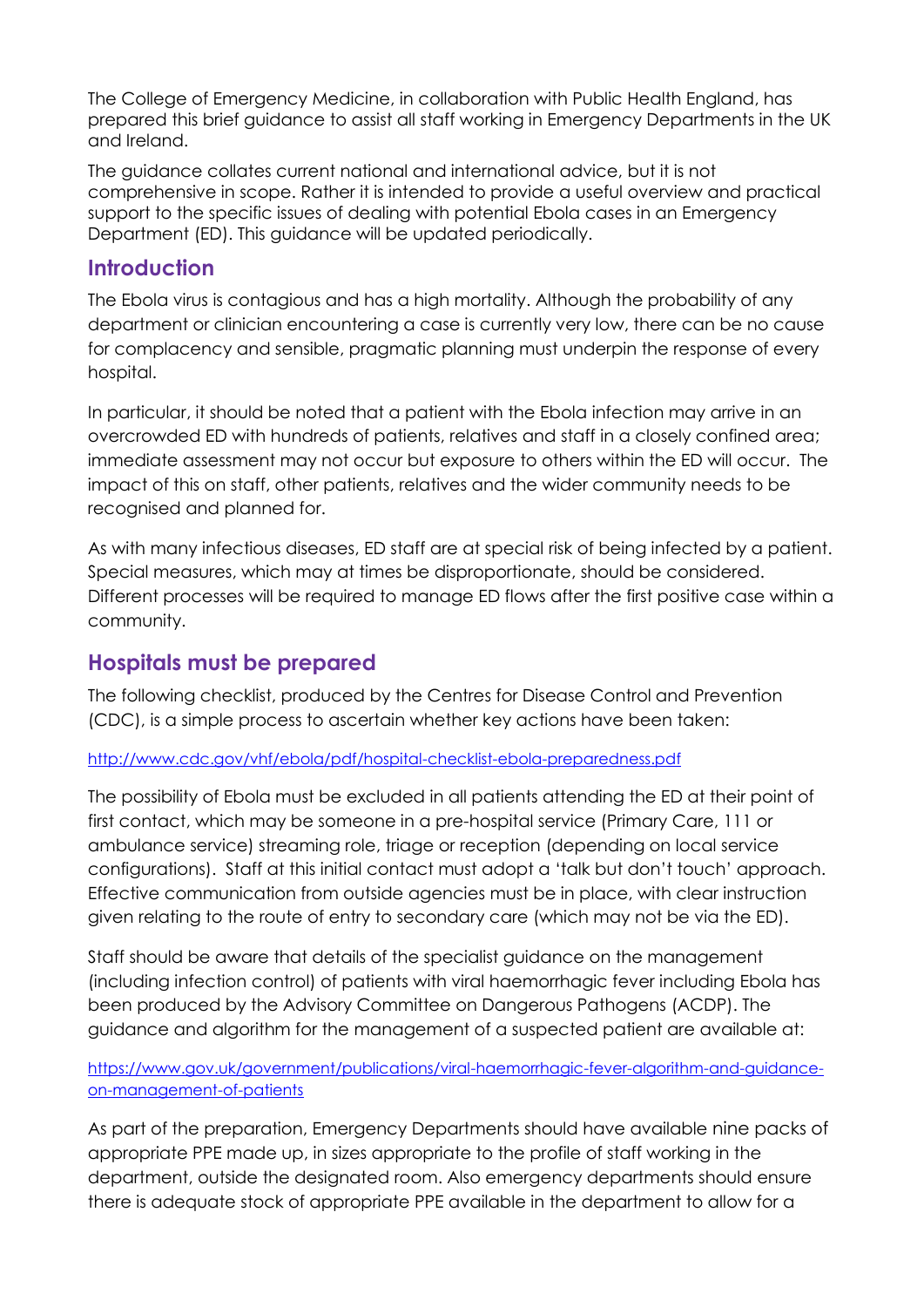patient to be managed for 12 hours. Basic pre-prepared treatment packs should also be available.

# **Cases of Ebola Infection presenting in the Emergency Department**

Potential cases of Ebola could either arrive by ambulance or turn up at an ED seeking treatment.

#### **1 Patients arriving by ambulance**

The hospital should receive a pre-alert from the ambulance crew regarding the possibility of the patient having Ebola infection. If this risk is raised during the emergency call, a specialist ambulance crew will be deployed.

On receipt of the call, ED staff:

- 1. Identify a side room where the patient can be safely assessed
- 2. Access appropriate Personal Protective Equipment(PPE) and this should be worn by staff meeting the ambulance and transferring the patient

#### **2 Patients turning up in the ED**

#### **Rapid identification and isolation of Ebola cases are essential to minimize transmission**

#### **"Talk but don't touch"**

The **initial screening questions** should establish:

1. Has the individual travelled from one of the affected areas\*\*, or cared for an individual with Ebola within the last 21 days?

#### AND

2. Has the individual a fever (≥37.5°C) or history of fever in past 24 hours?

\*\* Currently Guinea, Liberia and Sierra Leone are countries with intense transmission, but staff should have up to date information on affected areas. This is available from: <https://www.gov.uk/government/publications/ebola-virus-disease-epidemiological-update>

## **If YES:**

The patients should be isolated in a single room with handwashing facilities and a telephone, and if possible a private bathroom (otherwise a dedicated commode). There should also be an adjacent contained space in which appropriate infection control can be carried out. The separate, contained space is to be used for removal of PPE and waste disposal with clear segregation of clean and dirty

A clinician trained in the use of and wearing of appropriate PPE as advised by ACDP should take full history including recent travel/exposure.

The recommended PPE includes:

double gloves with extra-long cuffs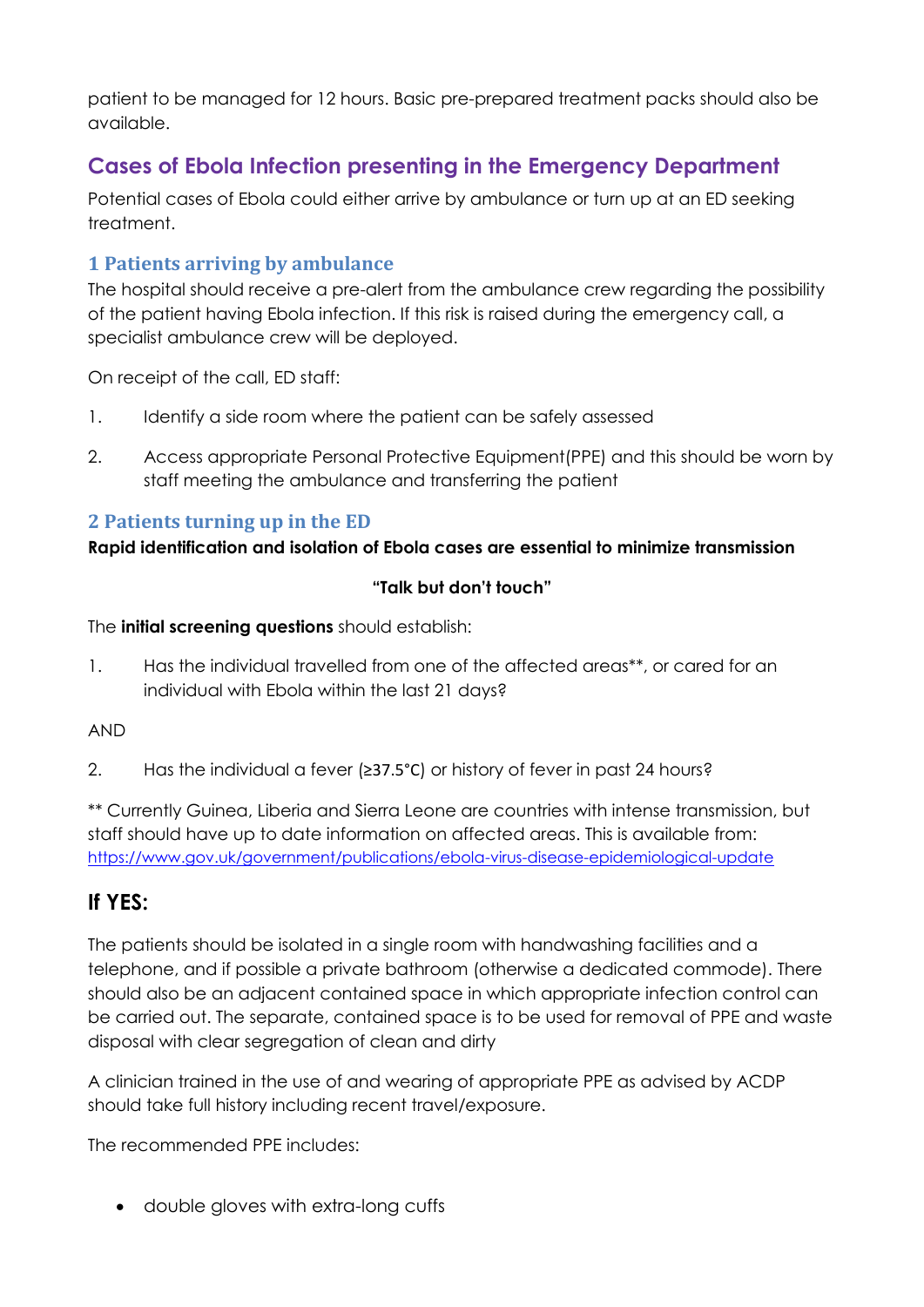- fluid repellent single use coveralls consistent with the current ACDP guidance
- ankle-length endoscopy apron
- surgical cap
- full face shield (visor)
- close fitting fluid repellent mask
- wellingtons

**.** 

Staff should go into the room in pairs and a third member of staff in the relevant PPE should be outside the room to assist as necessary. A fourth member of staff should act as a safety officer and should monitor time in PPE and the activity of the staff

**Correct training in putting on and removal of PPE is critical** for emergency department staff who will have patient contact.

For more information on infection prevention and control for emergency departments PHE have issued this document: [https://www.gov.uk/government/publications/ebola](https://www.gov.uk/government/publications/ebola-infection-prevention-and-control-for-emergency-departments)[infection-prevention-and-control-for-emergency-departments](https://www.gov.uk/government/publications/ebola-infection-prevention-and-control-for-emergency-departments)

In the event of a failure of this process, such that the patient has been waiting in a public area, the following steps should be taken:

- 1. Patient moved to cubicle as above as soon as risk identified
- 2. Cordon off the affected area until the patient has been assessed
- 3. Leave the area unused until the patient has been assessed
- 4. If the patient is considered high risk for Ebola:
	- Inform hospital lead for infection control and follow their guidance
	- Inform the local PHE Health Protection team
	- Properly trained and equipped staff to decontaminate the area, according to ACDP guidance<sup>1</sup>
	- Document names of all patients/staff that might have come into physical contact with the patient or body fluids

<sup>&</sup>lt;sup>1</sup>[https://www.gov.uk/government/uploads/system/uploads/attachment\\_data/file/354640/VHF\\_guidance\\_document](https://www.gov.uk/government/uploads/system/uploads/attachment_data/file/354640/VHF_guidance_document_updated_links.pdf) [\\_updated\\_links.pdf](https://www.gov.uk/government/uploads/system/uploads/attachment_data/file/354640/VHF_guidance_document_updated_links.pdf)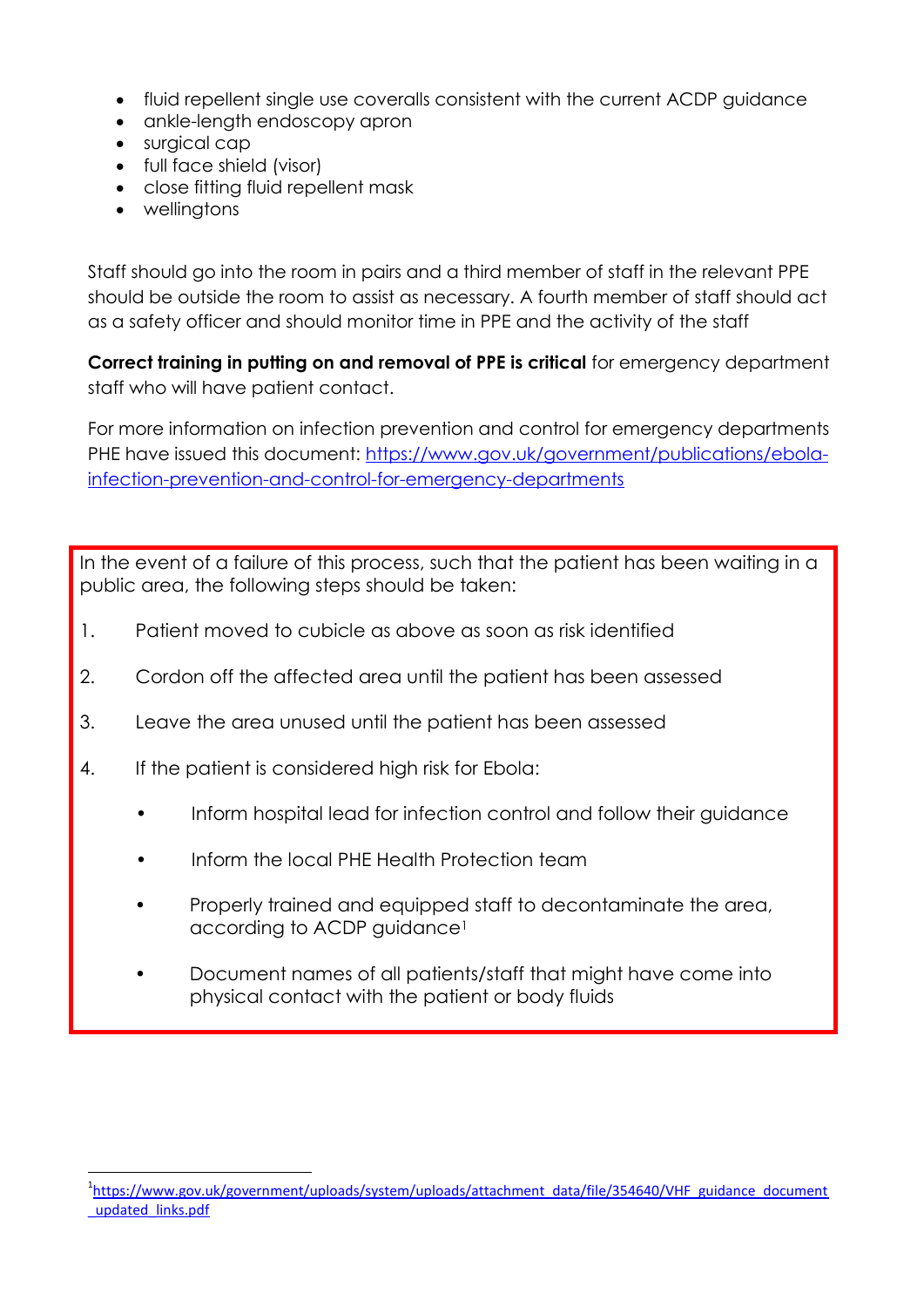#### **Subsequent Action** if Ebola is suspected:

- Discuss with an Infection Consultant (infectious diseases/ microbiology /virology) regarding risk assessment for Ebola, and they will discuss testing and further management with the Imported Fever Service(IFS) as necessary.
- Inform infection control services, while maintaining a response proportionate to the assessed risk.
- Relevant diagnostic tests should not be delayed while awaiting the results of Ebola tests (e.g. malaria test, FBC, U&Es, LFTs, clotting screen, CRP, glucose and blood cultures).
- If an Ebola test is advised by the IFS, the patient should be kept in isolation and the local Health Protection team should be informed.

The following algorithm (ACDP) published by Department of Health (England) should guide the decision making:

[https://www.gov.uk/government/uploads/system/uploads/attachment\\_data/file/354641/VHF\\_algo](https://www.gov.uk/government/uploads/system/uploads/attachment_data/file/354641/VHF_algorithm_10_09_2014.pdf) [rithm\\_10\\_09\\_2014.pdf](https://www.gov.uk/government/uploads/system/uploads/attachment_data/file/354641/VHF_algorithm_10_09_2014.pdf)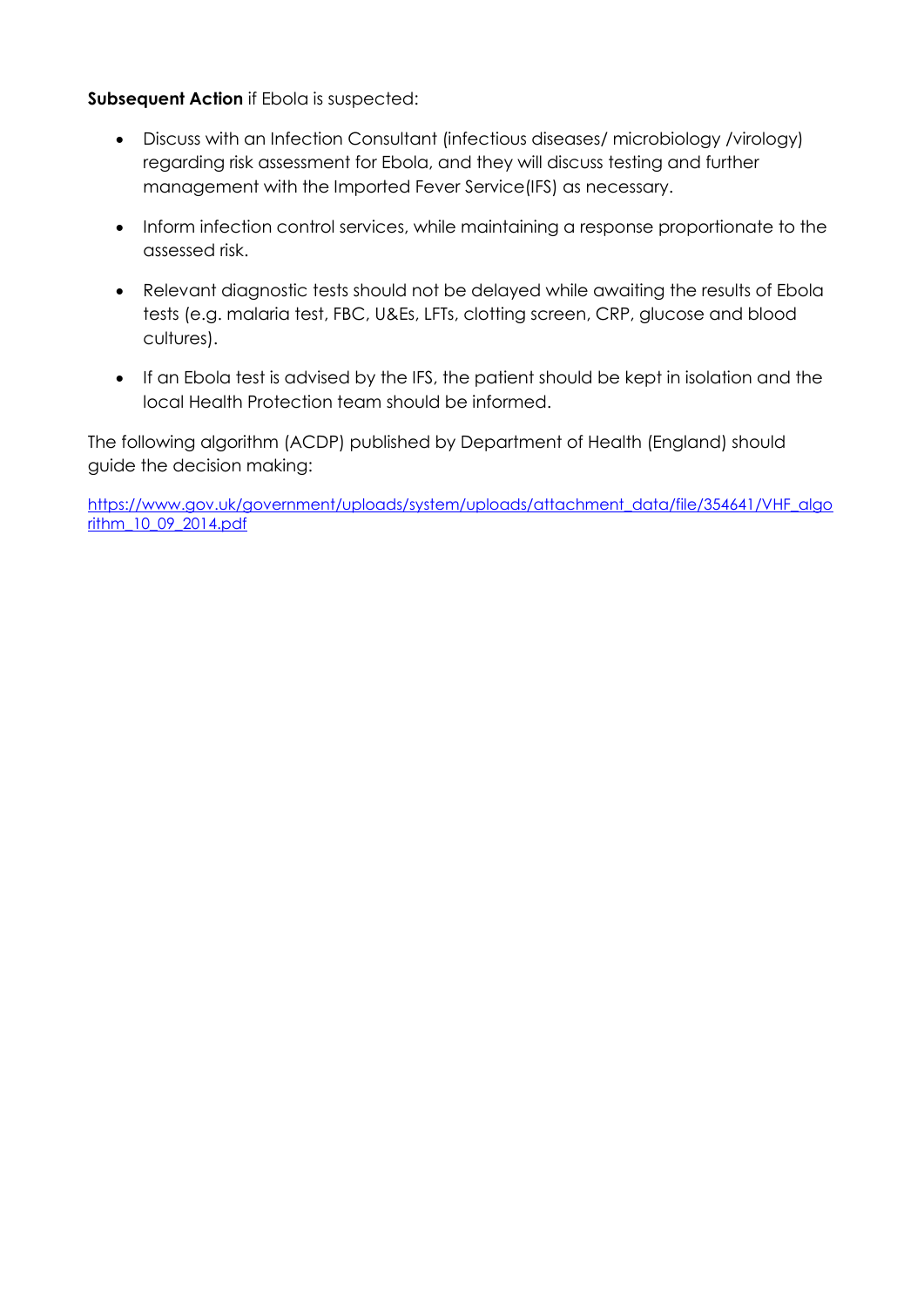## **Facts about Ebola that underpin appropriate Infection Control strategy**

- 1. Ebola is not a robust virus and is readily inactivated e.g. by alcohol or soap and water.
- 2. It is transmitted via contact with body fluids. No evidence of airborne (aerosolmediated) transmission.
- 3. Patients are not infectious until they are symptomatic.
- 4. Patients become more infectious as their disease progresses. The risk of transmission through casual contact with a mildly ill patient is low. However, high concentrations of the virus may occur in diarrhoeal stool and vomitus and the clinical environment can become very highly contaminated.

#### **SO:**

- Person-to-person transmission can be prevented by:
	- Avoiding sharps injuries;
	- Avoiding body fluid splashes/droplets
	- Avoiding touching mucosae with contaminated hands.
- Wearing PPE to cover the eyes, nose and mouth will protect against splashes, droplets and hand contamination only for as long as that PPE is being worn
- There is significant danger of contamination during the removal of PPE unless it is managed in a systematic manner using both a buddy and a safety officer to prevent inadvertant contamination of eyes, mouth and hands
- To avoid hands being (re)contaminated after removal of PPE, the doffing procedure, the waste disposal processes and environmental decontamination procedures must all be meticulous; PPE is only a part of Ebola IPC

**Most patients returning from the affected areas of West Africa will not have Ebola but may have other viral, bacterial or parasitic infections. Of greatest concern is the possibility of falciparum malaria or severe bacterial sepsis. Where this is regarded as probable, empirical therapy with anti-malarials and /or broad spectrum antibiotics should be commenced as soon as blood samples for parasitology and microbiology have been taken (with proper precautions). It is likely the advice from your Infection Consultant will include a rapid malarial test, but the Imported Fever Service will advise on the management and investigation of the patient.**

#### **Preparation for the possibility of a Suspected Ebola case in the ED**

It is essential that the Medical Director, Director of Nursing and Infectious diseases/microbiology consultants of each and every acute hospital understand the need for: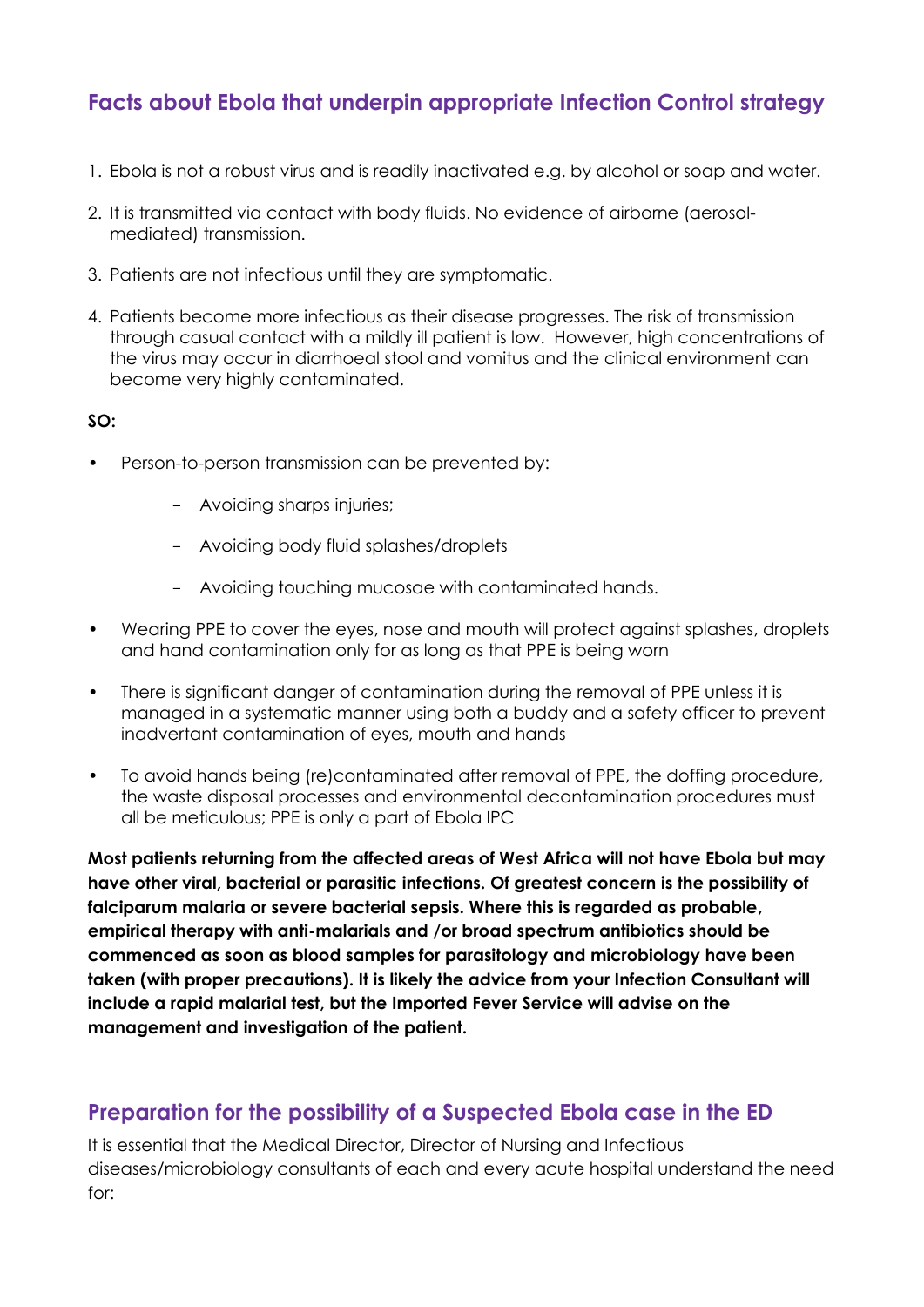- 1. A locally configured plan, including consideration for use of interpreters, signage, action cards, transfer and analysis of pathology specimens, disposal of contaminated disposables and bodily fluid, transfer to next stage of care and decontamination of rooms and equipment (e.g. trolleys).
- 2. An education programme for staff.
- 3. Regular drills for:
	- Reception of patients at risk
	- Donning and safely removing PPE
	- Initial assessment of at risk patients
	- Disposal of body fluids
	- Transfer of patients
	- Recovery after failure in step of the process.
- 4. A properly equipped area within/ adjacent to the ED that is both accessible 24/7 and easily quarantined.
- 5. 24/7 telephone access for EM staff to appropriate expertise to both advise and attend the ED to assist in patient investigation and treatment.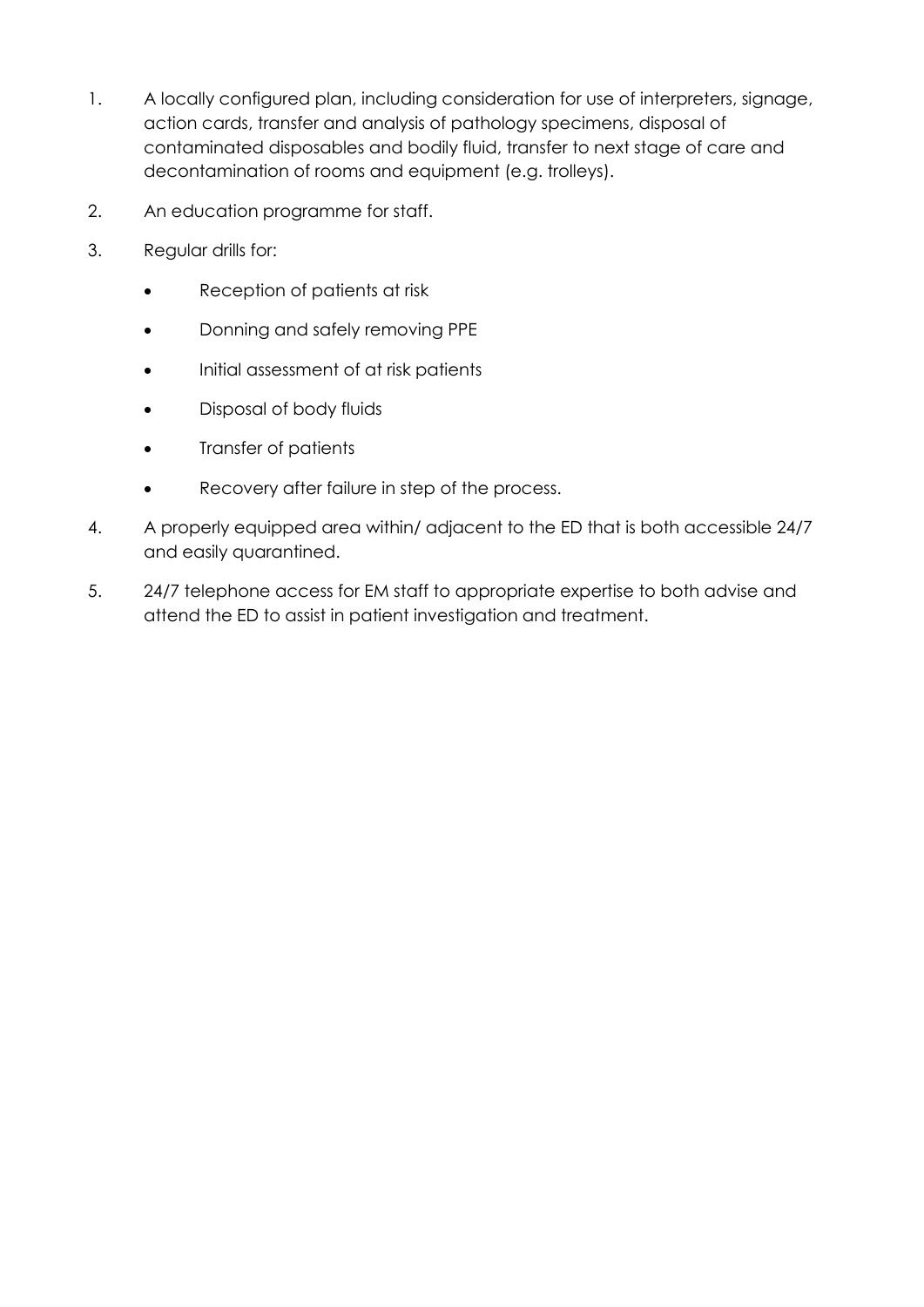## **Flow Chart for Managing Suspected Ebola Cases in EDs**

• Individuals who present with a fever [≥37.5°C], or history of fever in the previous 24 hours, **AND**

 who have visited an affected area within the past 21 days (currently Guinea, Sierra Leone and Liberia) **OR** who have cared for or come into contact with body fluids or clinical specimens from a live or dead individual with known or strongly suspected to have Ebola virus disease

**SHOULD BE SUSPECTED OF EBOLA INFECTION**



- Individuals should be **isolated in a side room straightaway** with toilet or commode
- They should **NOT** sit in the general waiting room



- A **full history** should be taken by a clinician trained in the use and wearing of appropriate **PPE** (see guidance).
- The history includes: travel history, return date to the UK, presenting symptoms. any contact with persons known/suspected to have Ebola infection and high risk activities (e.g. participating in funerals for Ebola cases)

If Ebola virus disease is suspected, then the case should be **discussed with an infection specialist** at your local trust (i.e. a consultant in microbiology, virology or an infectious diseases physician)\* who may seek advice from the National Imported Fever Service.

**Relevant diagnostic tests** should not be delayed while awaiting the results of Ebola tests (e.g. malaria test, FBC, U&Es, LFTs, clotting screen, CRP, glucose and blood cultures).

\* [https://www.gov.uk/government/publications/viral-haemorrhagic-fever-algorithm-](https://www.gov.uk/government/publications/viral-haemorrhagic-fever-algorithm-and-guidance-on-management-of-patients)\*Further guidance is available at [and-guidance-on-management-of-patients](https://www.gov.uk/government/publications/viral-haemorrhagic-fever-algorithm-and-guidance-on-management-of-patients)